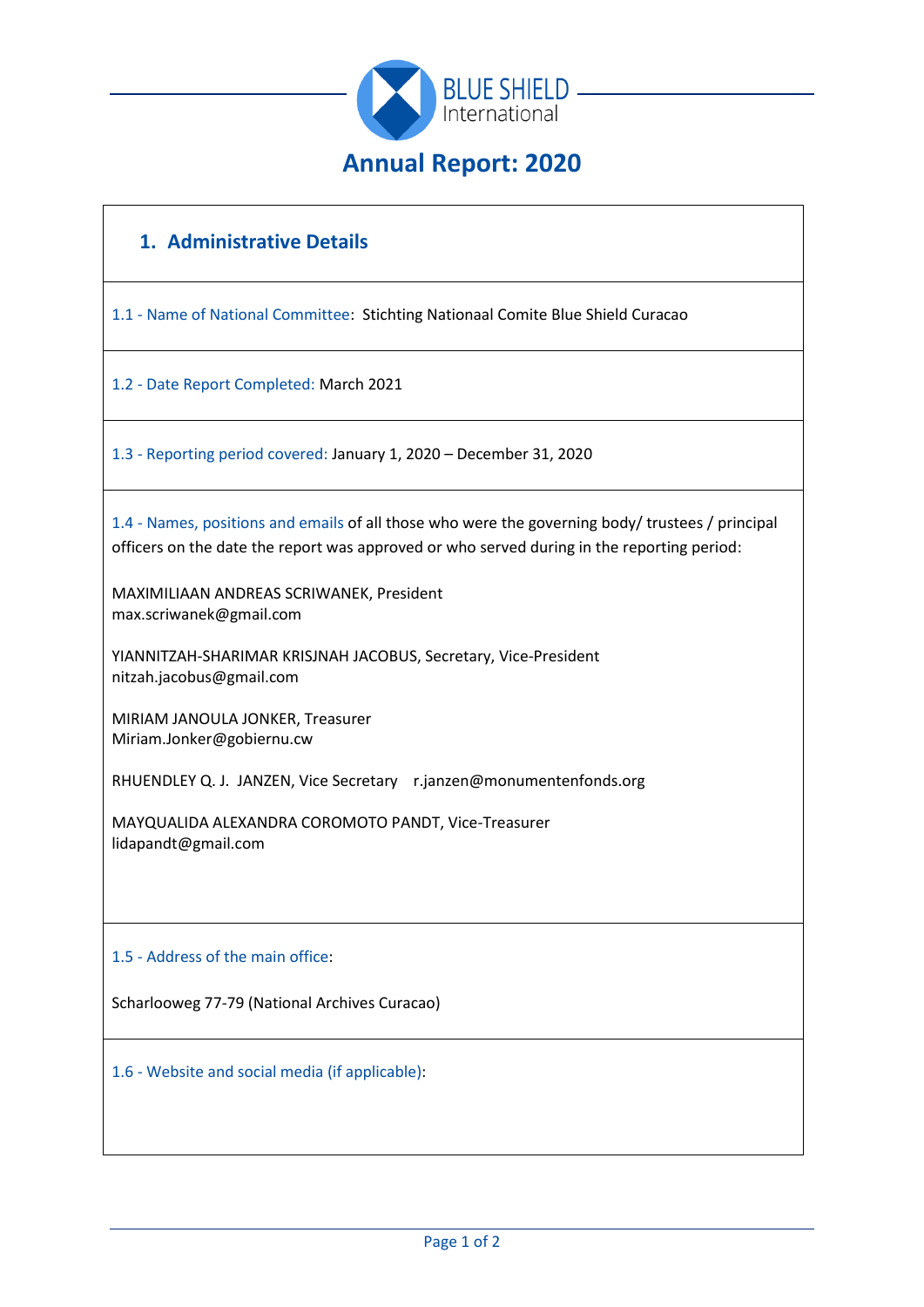1.7 – Email the Blue Shield email should forward to: max.scriwanek@gmail.com

### **2. Income:**

What is the total income of your committee? What are the primary sources? (Donations, grants, etc?)

We do not have an income. We have applied for a grant for funding for specific projects, f.e. the production, printing and presentation of a "Calamity Guide".

## **3. Report of Activities: Achievements & Performance**

Explain the activities & projects carried out over the year under the Areas of Activity

We did not have projects in 2020 other then presentations in forums about the mission of Blue Shield (Curacao). For example: 27 October 2020: virtual presentation for the UNESCO "Virtual Policy Dialogue on Documentary Heritage at Risk: Policy Gaps in Digital Preservation" in the 2th Global Policy Forum (Paris). Regional: presentation on the CARBICA webinar: November 12, 2020 together with CDEMA (the Caribbean Disaster Emergency Agency) and CHEN (Caribbean Heritage emergency Network). Local: distribution of our "Calamity Guide" to local heritage management organizations.

### 3.1 - Law, policy development and implementation:

National Heritage is now incorporated in the National Disaster Preparedness Plan of Curacao as an "area of interest". We tried to incorporate "Cultural Heritage" as an ESF (Emergency Support Function) but therefore the law needed to be adopted  $-$  a long road. Instead, the national coordinator (Mr. Lesley Fer) included "Cultural Heritage" as an area of interest with Blue Shield Curacao as a stakeholder in the 'explanatory memorandum to the law'.

### 3.2 - Education, training, and capacity building:

The National Committee Blue Shield Curacao has launched an "Emergency Guide": a "What-to-doif" guide, in case of several emergencies to protect heritage collections and buildings. We applied for a grant at a local Cultural Fund: "Prins Bernhard Cultuurfonds Caribisch gebied" to produce and print this guide, which was approved. This guide was presented to stakeholders in a Presentation / workshop (2017) with app. 30 participants. The guide was distributed at the "National Museum Day" (2018) as well.

We have presented the Blue Shield initiative in a Caribbean Workshop held at St. Maarten in July-August 2018, right after Hurricanes Irma and Maria (2017). Blue Shield Netherlands also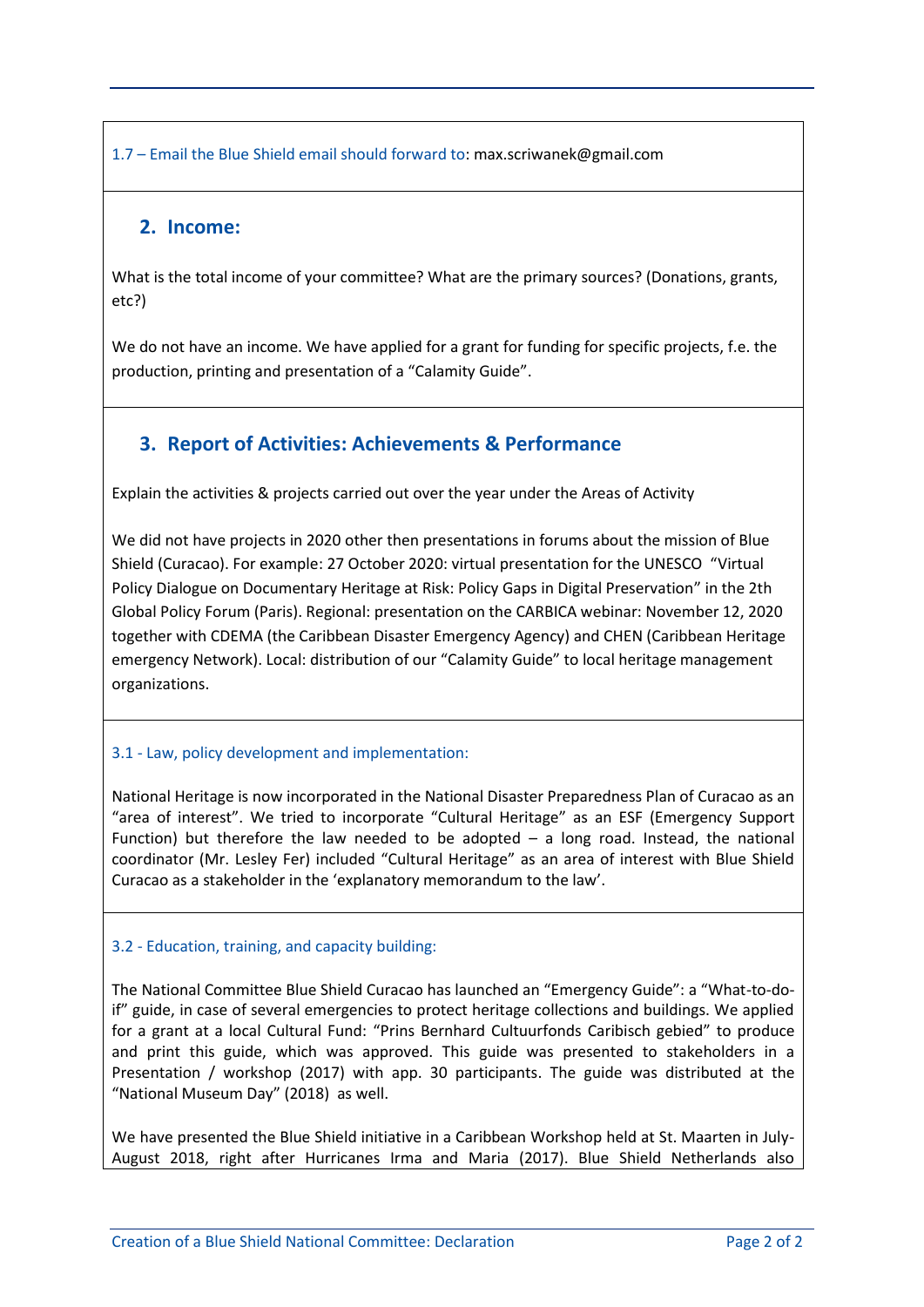presented at this meeting. Audience app. 100 persons.

During these Hurricanes (2017) we activated the network via Blue Shield Netherlands – Blue Shield France to help St. Maarten / San Martin. The National Archivist of French St Martin was in contact with Blue Shield the day after the Hurricane struck.

Together with CARBICA (Caribbean Branch of the International Council on Archives) we have launched an initiative to establish a regional emergency group: the Caribbean Heritage Emergency Network (CHEN) – established March 2019. CARBICA is in negotiation with CDEMA (Caribbean Disaster Emergency Management Agency - [www.cdema.org](http://www.cdema.org/) ) to liaise with them to get a Cultural Heritage representative in the CDEMA organization (the Caribbean area is divided in 4 sub areaseach sub region should have a CHEN representative in these plans). CHEN is recruiting professionals (conservators, museum specialist, build heritage specialist etc) to be included in a Dbase. These professionals can help in the Disaster Preparedness Cycle to do trainings or missions in case of Preparedness, Response, Recovery or Mitigation. Blue Shield Curacao is a partner for local experts on Curacao, but the Dbase does have experts from 6 Caribbean countries so far. CHEN looks at the examples of the "Alliance for Response Groups (AfR)" in the USA. The president of Blue Shield Curacao was present at the occasion of the establishment of the AfR New Orleans (2018) and the New Orleans Mutual Aid Agreement (MAA) served as example for CHEN's MAA. CARBICA / CHEN had a virtual meeting with Blue Shield International (May 12<sup>th</sup> 2020) to discuss the possibility of creating a Caribbean Blue Shield Network..

#### 3.3 - Proactive protection and risk preparedness:

See plans to liaise with regional and international networks and our printed version of the "Calamity Guide" (Calamiteitenklapper)

#### 3.4 - Emergency response in disaster, domestic emergencies, and armed conflict:

Blue Shield Curacao is establishing a Dbase of experts willing to help in case of an emergency. This Dbase is part of a regional network. (CHEN). Hopefully this regional network will be part of the CDEMA network in the future. The Curacao experts are available for domestic emergencies. F.e. the conservator of the National Archives Curacao helped the Tax Collectors Office when the records of this office were damaged by arson-attack (August 2019). The Conservator did Fact-Finding Missions at St. Maarten (2017), Dominica (2018) and the British Virgin Islands (2018) after the Hurricanes Irma, Maria and Jose (2017). She also gave Hands on trainings and Workshops on these Islands as well as Guiana and Suriname (2020).

3.5 - Stabilisation, post-disaster recovery, and long-term/ongoing support:

See under 3.2 and 3.4

3.6 - Co-ordination (of Blue Shield and with other relevant organisations):

See under 3.2 and 3.4